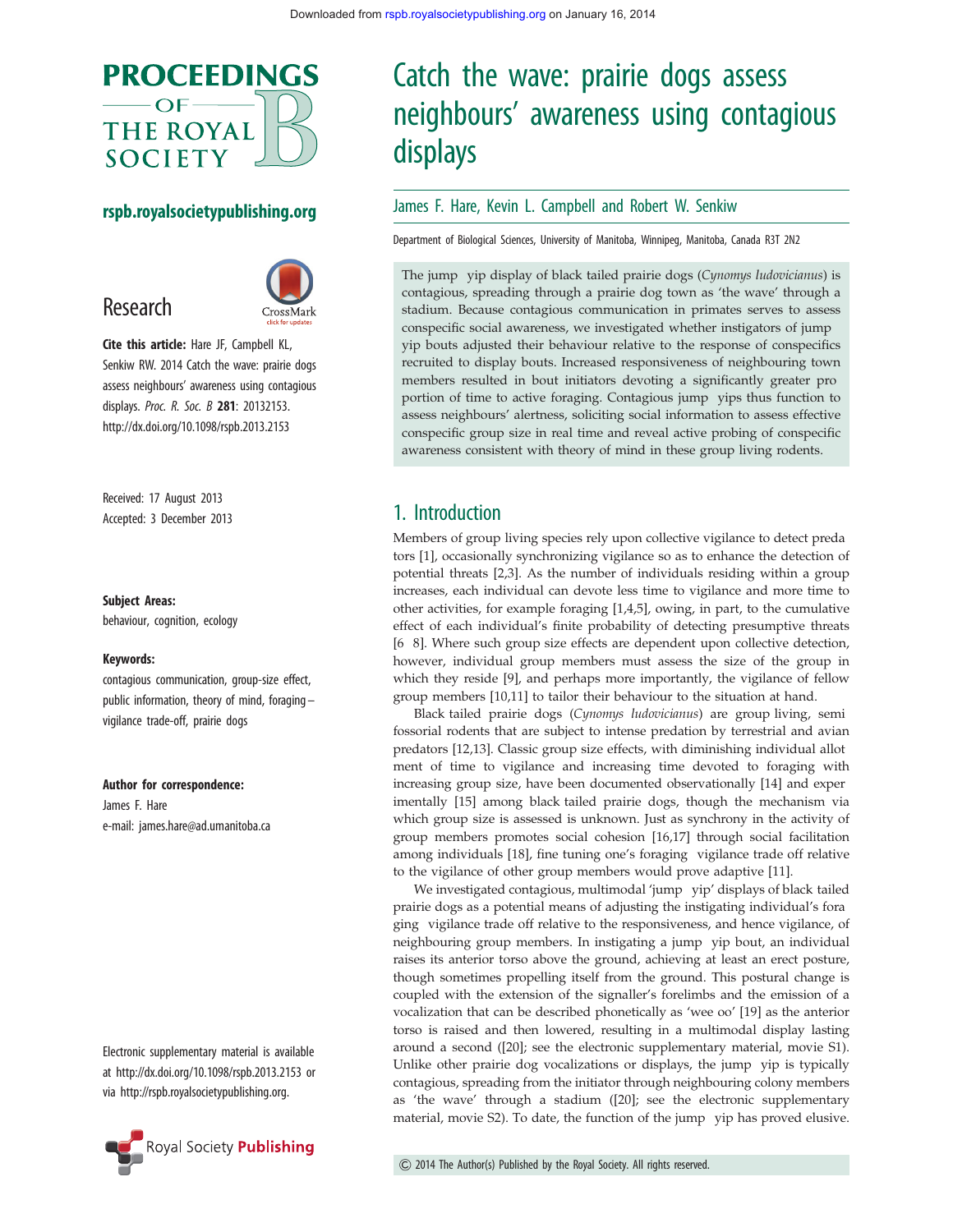Initial accounts were purely descriptive [21,22], though sub sequent researchers have suggested that the jump yip serves as a territorial call [12], an 'all clear' [13,23] or 'end of danger' signal [12], a means of promoting social bonding within the group ('contact group cohesion'; [19]), an indicator that the signaller is less likely to show escape behaviour in the face of threat, promoting temporarily heightened vigilance among conspecifics [20], or as Owings & Coss [24] suggested for various animal signals, a means of managing conspecifics. Here, such management would presumably promote reliance on conspecifics for predator detection, thereby allowing the signaller to devote time to activities other than watchfulness.

The acquisition of information from conspecifics proves adaptive in contexts including foraging [25], habitat choice [26], mate choice [27], parenting [28], tool use [29], and both anti brood parasite [30] and anti predator responses [31]. Although social learning and public information use are often considered tacitly different concepts [32 34], the effective utilization of socially available information requires that individuals assess the veracity of the information they receive [35 37], and sample available information on an ongoing basis to ensure that information is up to date [38]. Such assessment is of particular importance where ignoring information proves costly [39], as would be the case where animals are faced with the risk of predation [8].

We hypothesized that the instigation of a jump yip bout serves to probe neighbouring individuals for feedback regarding their current vigilance state. If that were the case, we predicted that subsequent time devoted to personal vigilance by bout insti gators would be directly proportional to the latency of the first conspecific to respond to the instigator's jump yip (greater delay in response indicating reduced alertness of neighbours), and inversely proportional to the number of conspecifics joining a jump yip bout (a smaller number indicating reduced collec tive vigilance) as well as the overall duration of the bout (reduced length of contagion indicative of lesser collective vigi lance). Given the well documented trade off between foraging and vigilance in black tailed prairie dogs [13 15], we also pre dicted that the allocation of time to foraging by bout instigators would be inversely correlated with the latency of the first conspecific to respond in kind with a jump yip and positively correlated with the number of individuals recruiting to, and the overall duration of jump yip bouts.

## 2. Material and methods

To ascertain whether instigator vigilance and foraging behaviour were affected by subsequent jump yip bout properties (latency to first response, number of individuals recruited and bout dur ation), we video recorded a total of 173 jump yip bouts during November 2003 and from May through September 2004 within 16 distinct prairie dog towns spread across six populations, including 14 naturally occurring towns in South and North Dakota, USA, and two introduced towns in Winnipeg, Manitoba, Canada (see R.L. Senkiw M.Sc. thesis for further details; down loadable at: http://mspace.lib.umanitoba.ca/bitstream/1993/ 2842/1/MSc%20Thesis.pdf ). To ensure our results were uncon founded, we eliminated bouts interrupted by the appearance of predators, prairie dog vocalizations other than those constituting part of the jump yip bout, humans or vehicles, and those where the behaviour of the bout instigator could not be distinguished because it was out of frame or out of focus in the video recording, or where any ambiguity existed regarding the identity of the bout initiator. Thus, our final dataset included data from

27 independent bout initiators from 14 distinct towns (one to three bouts per town) among the six populations, for which we quantified the proportion of time the bout instigator engaged in vigilance (with its head above the horizontal plane) and the proportion of time spent foraging (head below the horizontal plane, grazing or chewing) in the 1 min subsequent to the second syllable of the bout instigator's 'wee oo' call. Postures in which the head was below the horizontal plane but where neither active grazing nor chewing occurred were not scored as vigilance or foraging. Limiting estimation of vigilance and fora ging to only 1 min maximized the likelihood that the bout instigator's behaviour was attributable solely to properties of the current jump yip bout. Bouts were considered independent of each other if at least 4 s elapsed without an individual mani festing a jump yip, based on the 5 s criterion Smith et al. [20] employed to delineate unique bouts, and on an obvious discon tinuity in the distribution of individuals recruiting to bouts after 4 s in our larger 173 bout sample of videotaped jump yip bouts. For each bout, we recorded the latency (s) for the first individual to respond with a jump yip to the bout instigator, the number of jump yip responses within each bout and the overall duration of each bout (s). We applied linear regressions to test for relation ships between those three independent variables, and the proportions of time the bout instigator devoted to either vigi lance or foraging in the post bout period, considering those statistically significant where  $p < 0.05.$ 

## 3. Results

The proportion of time devoted to vigilance by bout initiators was unaffected by the latency for the initial respondent to recruit to a contagious jump yip bout  $(F_{1,25} = 0.03,$  $p = 0.87$ ; figure 1). Further, although time allocated to vigi lance tended to decrease with both an increasing number of respondents and increasing bout duration, those declines fell short of statistical significance ( $F_{1,25} = 2.86$ ,  $p = 0.10$  and  $F_{1,25} = 2.89$ ,  $p = 0.10$ , respectively; figure 1). Similarly, although there was a trend toward decreasing time devoted to foraging with increasing latency of conspecifics to respond to the initial propagation of a jump yip, that change was not statistically significant ( $F_{1,25} = 1.31$ ,  $p = 0.26$ ; figure 1). Stat istically significant relationships were detected for the proportionate allocation of time to active foraging, relative to both the number of respondents recruiting to a given jump yip bout  $(F_{1,25} = 5.87, p = 0.02)$  and the overall dur ation of contagious display bouts  $(F_{1,25} = 4.50, p = 0.04)$ . Bout instigators increased time allocated to foraging with both an increasing number of individuals recruiting to a jump yip bout and increasing bout duration (figure 1). That said, bout duration was positively correlated with the number of respondents  $(r = 0.82)$ , though neither bout duration nor the number of respondents recruiting to a jump yip bout was well correlated with latency to response  $(r = 0.32$  and  $r = 0.09$ , respectively). Significant differences or pronounced trends for bout initiators to alter their allocation of time to foraging and vigilance in accord with our predictions exist for five of the six relationships examined, which in itself, should occur rarely by chance alone (binomial  $p = 0.11$ ).

## 4. Discussion

Instigators of jump yip bouts increased their proportionate allocation of time to foraging as the responsiveness of conspe cifics increased. The absence of any relationship between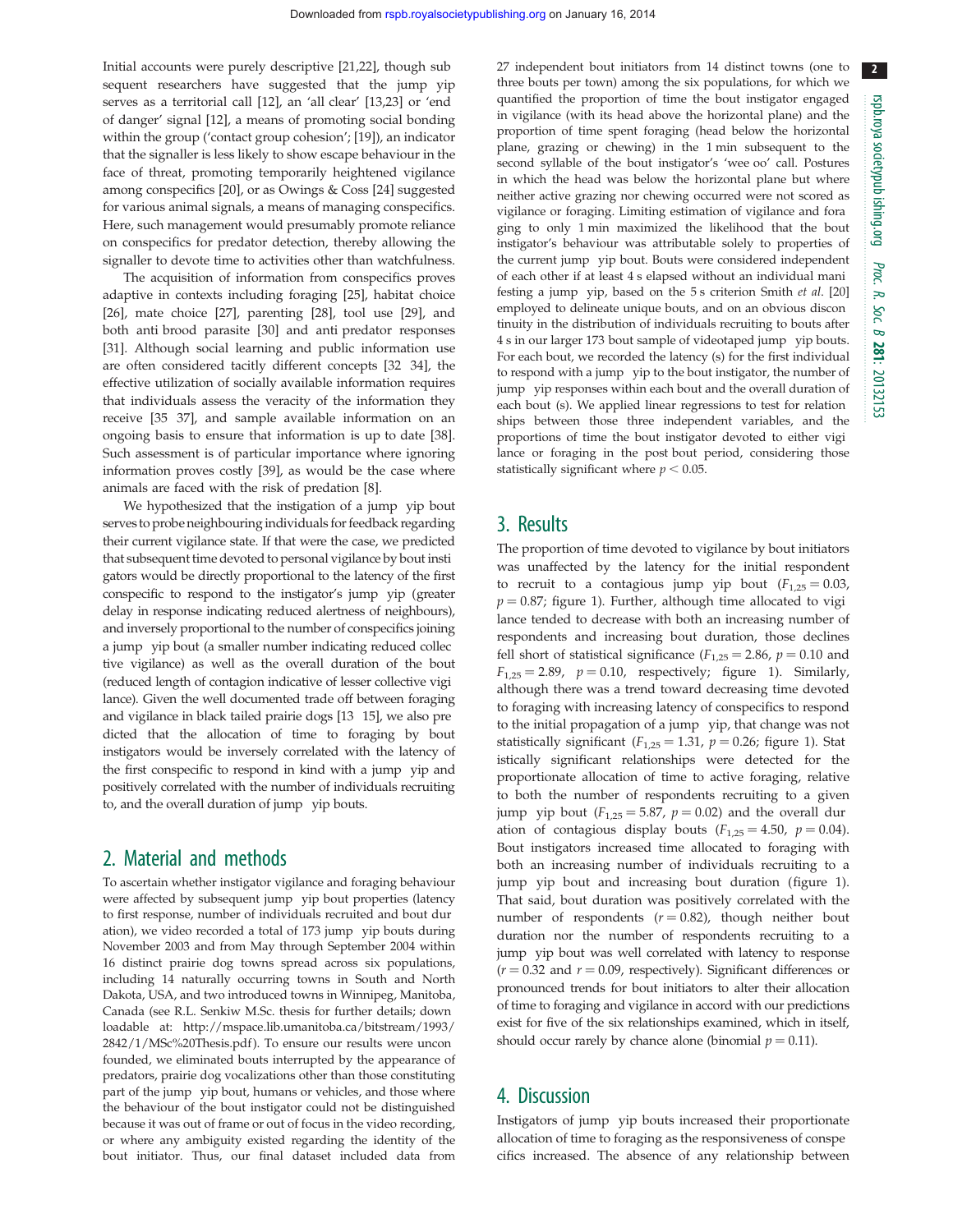

Figure 1. Proportionate allocation of black-tailed prairie dog jump-yip bout instigator time to foraging and vigilance relative to the latency (s) of the first respondent to contribute to a contagious bout of calling, the number of respondents recruiting to the bout and the overall duration (s) of the jump – yip bout evoked  $(*p < 0.05).$ 

bout instigator time allocation to vigilance and latency of initial conspecific response is not attributable to bout instiga tors consistently manifesting maximal vigilance, in that the proportion of time devoted to vigilance varied considerably across the range of response latencies observed. Moreover, bout instigators are undoubtedly constrained to devote time to vigilance so as to assess bout response characteristics prior to adjusting their foraging vigilance trade off accordingly. The effect of conspecific responsiveness on the proportion of time devoted to foraging is not attributable to variation in group size proper, in that treating aboveground group size as a covariate did not alter our findings. Jump yip displays thus function to promote the accrual of information regarding collective vigilance within the group, clarifying earlier speculation regarding the function of these displays.

While conspecific responsiveness to the instigation of a jump yip bout significantly affected the time bout initiators allocated to foraging, only an inconsequential change was detected in instigator personal vigilance with variation in con specific response. How accurately our simple postural assay of the head being held above the horizontal plane reflects an indi vidual's state of vigilance remains an open question, as does consideration of any potential cost associated with the use of this socially acquired information [40].

Our results are consistent with the assertion by Owings & Coss [24] that tonic communication functions to manage con specifics, in this case providing up to date, context specific information on the vigilance of conspecific group members. Among group living species, accurate decision making is facili tated via the use of social information [41,42], particularly where certain group members are less well informed than others [43]. Conspecific neighbours constitute a particularly important source of information where animals are subject to predation risk [44], and reliance on that information may, in and of itself, prompt social contagion [45]. In mimicking the evasive behaviour of neighbours, group living insects avoid unseen predators (the 'Trafalgar effect'; [46]). Similarly, schooling fish avoid previously un encountered predators by mimicking their neighbours' behaviour [47].

Based on both previous empirical findings and an individ ual based model, Beauchamp et al. [11] argued that selection would favour monitoring and copying the vigilance of neigh bours, resulting in collective waves of vigilance that would facilitate collective detection of predators. Given the coevolu tionary nature of predator prey relationships, however, predators might be expected to cue in on, and coordinate their attacks relative to lulls in such waves. Our empirical find ings for black tailed prairie dogs reveal collective waves of coordinated behaviour, presumably optimizing foraging effi ciency of individuals reciprocally sharing information regarding collective vigilance. Participants within a bout thus likely benefit via reciprocal altruism [48] among resident town members, with any risk of enhanced detection by presumptive predators owing to the production of this con spicuous display being shared among signallers. Such broadly subscribed patterns of display behaviour may also serve as a potent pronouncement of vigilance [49], thereby reducing predation risk among town members in general.

The wave like spread of jump yip displays through towns of black tailed prairie dogs is consistent with literature impli cating the use of public information in social evolution [33,34] and contagious displays in particular, in the evaluation of conspecific social awareness [50]. Yawning in humans and other primates [51,52] and laughter among humans [53] pro vide familiar examples of contagious displays. Platek et al. [51], among others, have reported that such behaviours are associated with self processing and empathy in humans. Indeed, emotional contagion among humans has been con sidered at least an important precursor to more advanced 'Theory of mind' abilities [54], wherein contagion represents the first step toward respondent awareness of the emotional state of the instigator by invoking that same state in the 3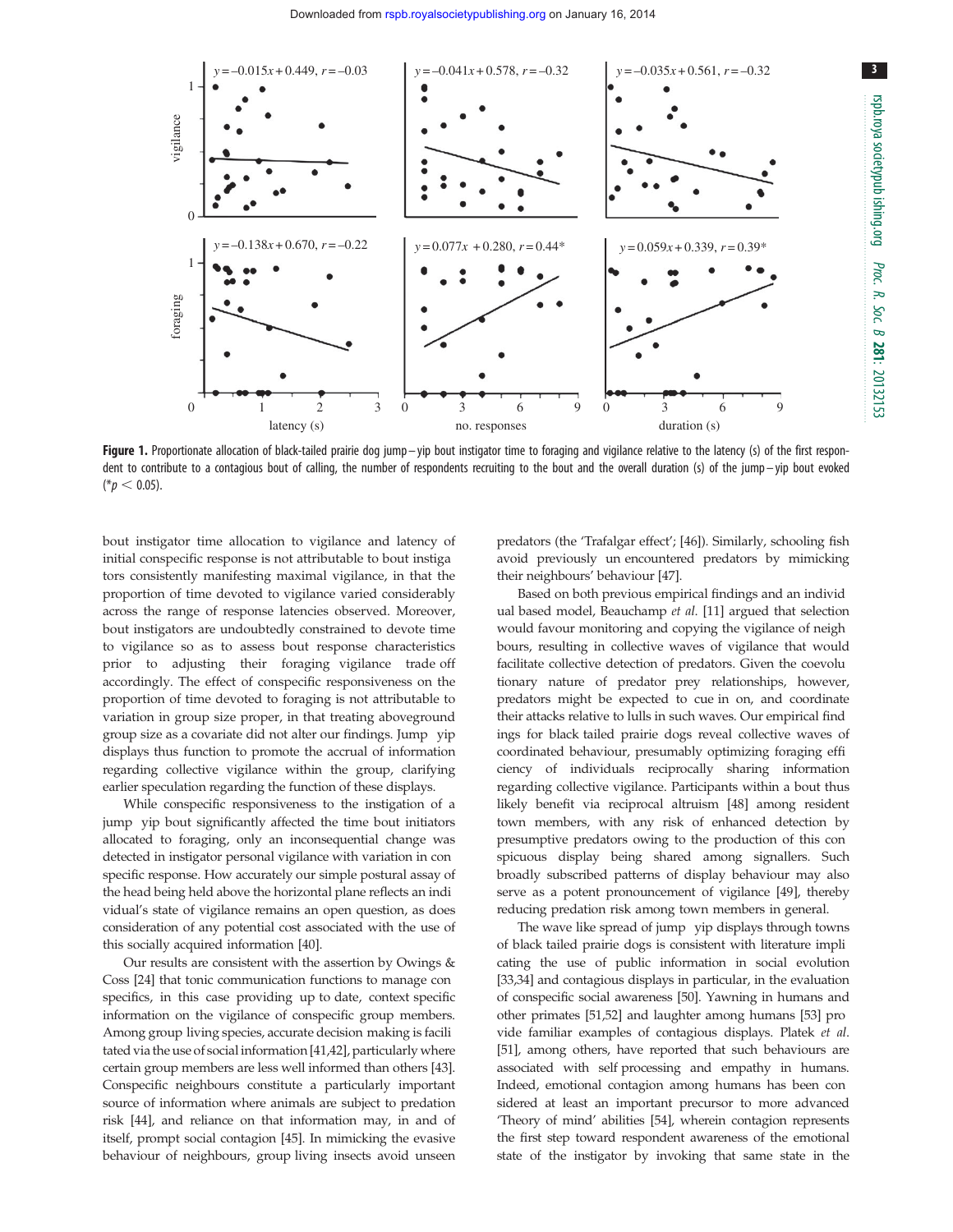4

respondent [55]. Emotional contagion in humans, however, transcends superficial motor mimicry and represents a means of sharing affect of considerable evolutionary antiquity [56]. Although the existence of a relationship between empathy and social contagion has long been recognized for non human primates [57], it has more recently been reported for dogs [58]. Applied to our findings, it is evident that in respond ing to the emergent display properties of neighbours recruited to a jump yip bout, black tailed prairie dogs manifest at least a rudimentary awareness of the state of conspecific group mem bers. As Barrett et al. [59] aptly point out, communication and mind are intimately intertwined, in that the 'mind' is a form of social participation or process, rather than an entity unto itself, ultimately serving to rationalize the organism's social environ ment. In this light, it is not surprising that these highly social animals have evolved coordinated social behaviour and com mensurate cognitive abilities [60] promoting their success in the face of intense predation pressure. Further study is required to elucidate additional nuances of the mechanism, along with the ultimate implications of this newly discovered, adaptive social contagion in prairie dogs.

All research adhered to the guidelines of the Canadian Council on Animal Care as detailed under Protocol 03 034 approved by the University of Manitoba's Fort Garry Campus Protocol Management and Review Committee, and under US National Park Service Scientific Research Permit THRO 2003 SCI 0011.

Acknowledgements. We thank Drs Daniela Campobello, Maurizio Sarà, Debbie Kelly and two anonymous reviewers, along with Associate Editor Dr Nadia Aubin Horth for insightful comments on an earlier draft of this manuscript. We also thank Dr Susan Cosens for input during the course of R.S.'s thesis work, and Dr Bob Wrigley (Assini boine Park Zoo), Ken Cudmore (Fort Whyte Centre), Penny Knuckles and Michael Oehler (Theodore Roosevelt National Park), Terry Lincoln (Dakota Zoo), Dan Miller (Bramble Park Zoo) and Dan Foster (Wind Cave National Park) for facilitating access to the prairie dogs.

Data accessibility. Bout response characteristic and bout initiator behavioural data file: Dryad doi:10.5061/dryad.g76t8.

Funding statement. Funding for this research was provided by a Univer sity of Manitoba Graduate Fellowship and a Sigma Xi Grant in Aid of Research to R.S., and by the Natural Sciences and Engineering Research Council of Canada in the form of a Postgraduate Scholarship to R.S. and Discovery grant (no. 154271) funding to J.H.

# **References**

- 1. Elgar M. 1989 Predator vigilance and group size in mammals and birds: a critical review of the empirical evidence. Biol. Rev. 64, 13 33. (doi:10. 1111/j.1469 185X.1989.tb00636.x)
- Pays O, Renaud PC, Loisel P, Petit M, Gerard J, Jarman PJ. 2007 Prey synchronize their vigilant behavior with other group members. Proc. R. Soc. B 274, 1287 1291. (doi:10.1098/rspb.2006.0204)
- 3. Townsend SW, Zöttl M, Manser M. 2011 All clear? Meerkats attend to contextual information in close calls to coordinate vigilance. Behav. Ecol. Sociobiol. 65, 1927 1934. (doi:10.1007/s00265 011 1202 6)
- Quenette P Y. 1990 Functions of vigilance behaviour in mammals: a review. Acta Oecol. 11, 801 818.
- Roberts G. 1996 Why individual vigilance declines as group size increases. Anim. Behav. 51, 1077 1086. (doi:10.1006/anbe.1996.0109)
- 6. Pulliam HR. 1973 On the advantages of flocking. J. Theor. Biol. 38, 419 422. (doi:10.1016/0022 5193(73)90184 7)
- 7. Lima SL. 1995 Back to the basics of anti predatory vigilance: the group size effect. Anim. Behav. 49, 11 20. (doi:10.1016/0003 3472(95)80149 9)
- 8. Lima SL, Dill LM. 1990 Behavioral decisions made under the risk of predation: review and prospectus. Can. J. Zool. 68, 619 640. (doi:10.1139/z90 092)
- 9. Elgar MA, Burren PJ, Posen M. 1984 Vigilance and perception of flock size in foraging house sparrows (Passer domesticus L.). Behaviour 90, 215 223. (doi:10.1163/156853984X00146)
- 10. Lima SL, Zollner PA. 1996 Anti predatory vigilance and the limits to collective detection: visual and spatial separation between foragers. Behav. Ecol. Sociobiol. 38, 355 363. (doi:10.1007/s00265005 0252)
- 11. Beauchamp G, Alexander P, Jovani R. 2012 Consistent waves of collective vigilance in groups using public

information about predation risk. Behav. Ecol. 23, 368 374. (doi:10.1093/beheco/arr194)

- 12. King JA. 1955 Social behavior, social organization, and population dynamics in a black tailed prairie dog town in the Black Hills of South Dakota. Contrib. Lab. Vert. Biol. 67, 1 123.
- 13. Hoogland JL. 1995 The black tailed prairie dog: social life of a burrowing mammal. Chicago, IL: University of Chicago Press.
- 14. Hoogland JL. 1979 The effect of colony size on individual alertness of prairie dogs: Sciuridae (Cynomys spp.). Anim. Behav. 27, 394 407. (doi:10.1016/0003 3472(79)90174 X)
- 15. Kildaw SD. 1995 The effect of group size manipulations on the foraging behavior of black tailed prairie dogs. Behav. Ecol. 6, 353 358. (doi:10.1093/beheco/6.4.353)
- 16. Focardi S, Pecchiol E. 2005 Social cohesion and foraging decrease with group size in fallow deer (Dama dama). Behav. Ecol. Sociobiol. 59, 84 91. (doi:10.1007/s00265 005 0012 0)
- 17. Gautrais J, Michelena P, Sibbald A, Bon R, Deneubourg J L. 2007 Allelomimetic synchronization in Merino sheep. Anim. Behav. 74, 1443 1454. (doi:10.1016/j.anbehav.2007.02.020)
- 18. Clayton DA. 1978 Socially facilitated behavior. Q. Rev. Biol. 53, 373 392. (doi:10.1086/410789)
- 19. Waring GH. 1970 Sound communications of black tailed, white tailed, and Gunnison's prairie dogs. Am. Midl. Nat. 83, 167 185. (doi:10.2307/2424014)
- 20. Smith WJ, Smith SL, DeVilla JG, Oppenheimer EC. 1976 The jump yip display of the black tailed prairie dog, Cynomys ludovicianus. Anim. Behav. 24, 609 621. (doi:10.1016/S0003 3472(76)80075 9)
- 21. Seton ET. 1926 The prairie dogs (Cynomys ludovicianus) at Washington Zoo. J. Mamm. 7, 229 230.
- 22. Anthony A. 1955 Behavior patterns in a laboratory colony of prairie dogs, Cynomys ludovicianus. J. Mamm. 36, 69 78. (doi:10.2307/1375724)
- 23. Smith RE. 1958 Natural history of the prairie dog in Kansas. Lawrence, KS: University of Kansas Press.
- 24. Owings DH, Coss RG. 2007 Social and antipredator systems: intertwining links in multiple time frames. In Rodent societies: ecological and evolutionary perspectives (eds J Wolff, PW Sherman), pp. 305 316. Chicago, IL: University of Chicago Press.
- 25. Giraldeau L A, Caraco T. 2000 Social foraging theory. Princeton, NJ: Princeton University Press.
- 26. Danchin E, Boulinier T, Massot M. 1998 Conspecific reproductive success and breeding habitat selection: implications for the study of coloniality. Ecology 79, 2415 2428. (doi:10.2307/176832)
- 27. Nordell RR, Valone T. 1998 Mate choice copying as public information. Ecol. Lett. 1, 74 76. (doi:10. 1046/j.1461 0248.1998.00025.x)
- 28. Forsman JT, Seppänen JT, Nykänen IL. 2012 Observed heterospecific clutch size can affect offspring investment decisions. Biol. Lett. 8, 341 343. (doi:10.1098/rsbl.2011.0970)
- 29. Whiten A, Horner V, de Waal FBM. 2005 Conformity to cultural norms of tool use in chimpanzees. Nature 437, 737 740. (doi:10.1038/nature04047)
- 30. Campobello D, Sealy SG. 2011 Use of social over personal information enhances nest defense against avian brood parasitism. Behav. Ecol. 22, 422 428. (doi:10.1093/beheco/arq225)
- 31. Cornell HN, Marzluff JM, Pecoraro S. 2012 Social learning spreads knowledge about dangerous humans among American crows. Proc. R. Soc. B 279, 499 508. (doi:10.1098/rspb.2011.0957)
- 32. Bonnie KE, Earley RL. 2007 Expanding the scope for social information use. Anim. Behav. 74, 171 181. (doi:10.1016/j.anbehav.2006.12.009)